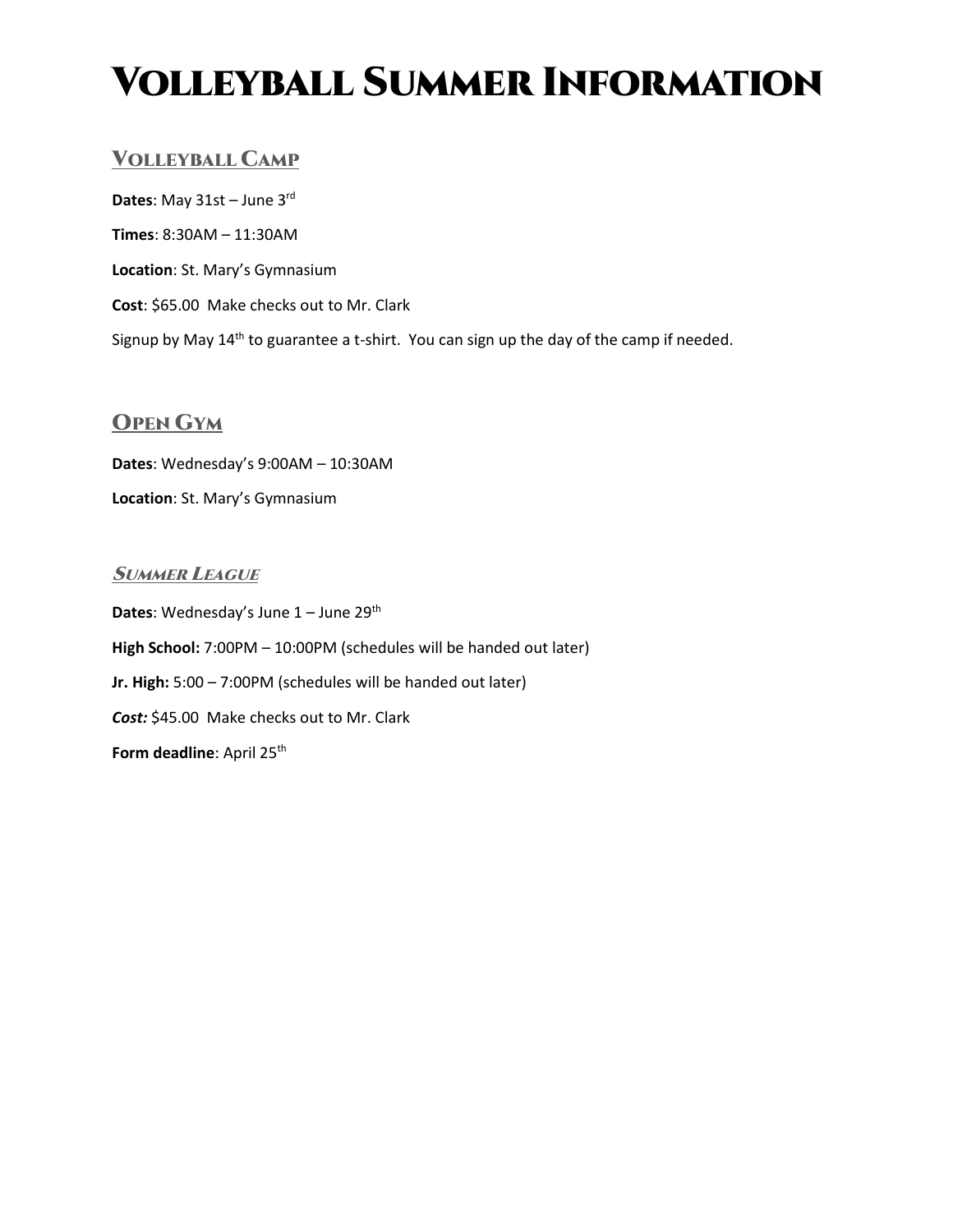## *SALINA SUMMER LEAGUE VOLLEYBALL 2022*

PLAYERS: PLEASE FILL OUT THE FOLLOWING INFORMATION AND GIVE TO YOUR HIGH SCHOOL REPRESENTATIVE TO SEND IN (ALONG WITH \$45 payable to Chris Clark).

| NAME: ___________________                                     |  |  |  |
|---------------------------------------------------------------|--|--|--|
| ADDRESS: _____________________                                |  |  |  |
|                                                               |  |  |  |
| <b>HIGH SCHOOL: Sacred Heart</b>                              |  |  |  |
| T-SHIRT SIZE: $\Box$ S $\Box$ M $\Box$ L $\Box$ XL $\Box$ XXL |  |  |  |
|                                                               |  |  |  |
|                                                               |  |  |  |

Parent or guardian signature.

I hereby give my permission for my daughter to participate in the Salina Summer League Volleyball program. I authorize the staff to act for me requiring medical attention and hereby waive and release the directors of this program from any liability for any injuries incurred by my daughter while participating in this program. I also agree to be responsible for insurance coverage.

## *RETURN THIS FORM TO MR. CLARK by April 25th*

## **Make \$45.00 check payable to Chris Clark!**

## **Summer League and Open Gym Dates:**

#### **Summer League**:

Wednesday evenings starting June 1st and running through June 29th. Varsity play 7:00-10:00PM JV play 5:00-7:00PM Location will be announced at a later time.

## **Open Gym:**

Wednesday mornings: 8:30 - 10:30 AM starting June 1st and running through June 29th.